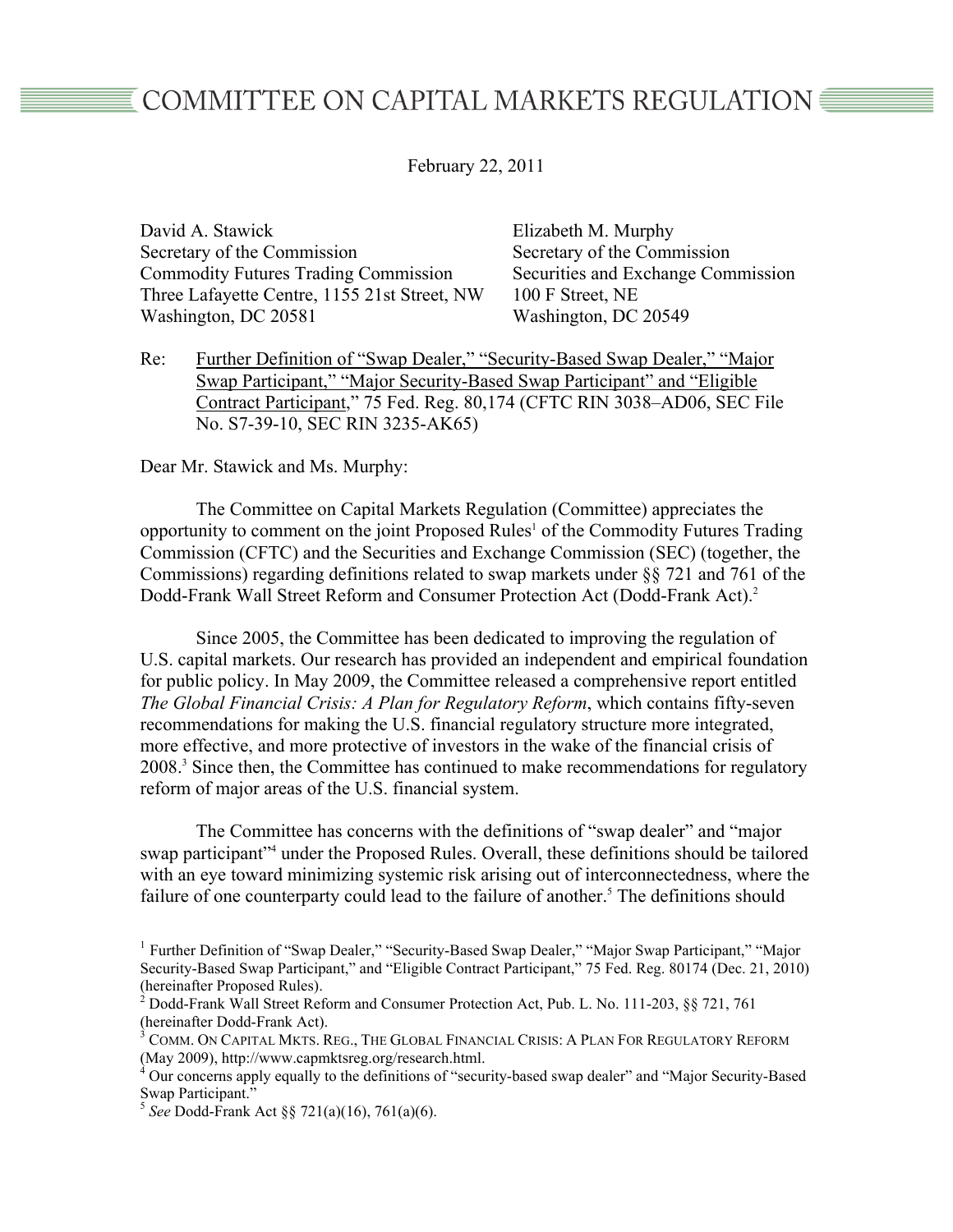also take into account their regulatory consequences, namely being required to register, being subject to enhanced capital and margin requirements, having to follow specific business conduct standards, and being ineligible for the end user exception to mandatory clearing.<sup>6</sup>

## **Definition of Swap Dealer**

create new types of swaps, without ever engaging in dealing activity. As proposed, the definition of "swap dealer" may capture some active, non-dealer market participants who should be considered commercial end-users of swap transactions. The Dodd-Frank Act defines "swap dealer" to include any person who "regularly enters into swaps with counterparties as an ordinary course of business for its own account."7 The Proposed Rules specify that "certain distinguishing characteristics of swap dealers" include that "[d]ealers tend not to request that other parties propose the terms of swaps or security-based swaps; rather, dealers tend to enter into those instruments on their own standard terms or on terms they arrange in response to other parties' interest."8 Additionally, "[d]ealers tend to … create new types of swaps or security-based swaps at the dealer's own initiative."<sup>9</sup> These clarifications may present problems going forward because it is not uncommon for a range of buy-side participants, including commercial end users, either to set terms for proposed swap transactions or to

We strongly recommend that the Commissions maintain the proven and wellunderstood definition of "dealer" under the current securities laws. Doing so will maintain needed certainty in the markets, and we understand there to be no basis for departing from this definition in regard to the derivatives markets. Moreover, maintaining the current "dealer" definition will put to rest any concern by commercial-end users who are engaging in hedging activity that they will be caught as dealers.

## **Definition of Major Swap Participant**

Section 721 of the Dodd-Frank Act defines "major swap participant" as "any person who is not a swap dealer, and (i) maintains a *substantial position* in swaps" or "(ii) whose outstanding swaps create *substantial counterparty exposure*" or "(iii)(I) is a *financial entity* that is *highly leveraged*…; and (II) maintains a *substantial position* in outstanding swaps."10 The Committee has five concerns with this definition.

Many of these concerns relate to the proposed definition of "substantial position"11 as it relates to "major swap participant." The proposed definitions set out threshold levels for "substantial position" that include measures of uncollateralized

 $6$  Dodd-Frank Act §§ 731, 764 (registration); 725(c), 764(e) (capital and margin); 731, 764(h) (business conduct standards);  $723(a)(3)$ ,  $763(a)$  (end user exception).

<sup>&</sup>lt;sup>7</sup> Dodd-Frank Act § 721(a)(49)(iii); *accord* Dodd-Frank Act § 761(a)(6).<br><sup>8</sup> Proposed Rules at 80,176.

 $\frac{8}{9}$  Proposed Rules at 80,176.<br> $\frac{9}{1}$ *Id.* 

 10 Dodd-Frank Act § 721(a)(33) (emphasis added); *accord* Dodd-Frank Act § 761(a)(6).

<sup>&</sup>lt;sup>10</sup> Dodd-Frank Act § 721(a)(33) (emphasis added); *accord* Dodd-Frank Act § 761(a)(6).<br><sup>11</sup> Proposed Rules, CFTC §1.3(sss)(1), SEC § 240.3a67–3(a), 75 Fed. Reg. at 80,213, 80,216.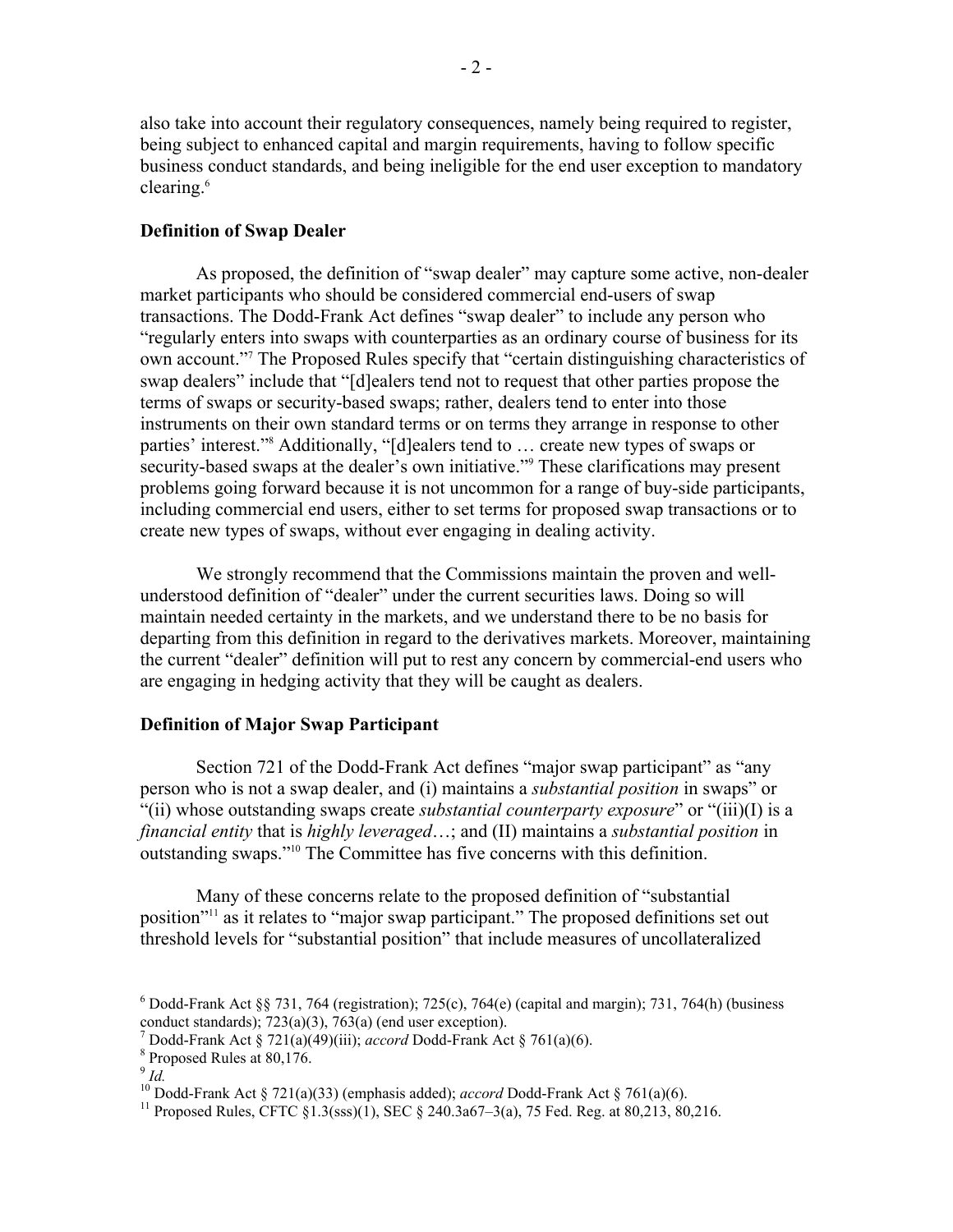current exposure and potential future exposure of a party's swaps.<sup>12</sup> The uncollateralized current exposure is the value of the person's swap positions with negative value, less the value of the collateral that person has posted.<sup>13</sup> The potential future exposure is generally the total notional principal amount of a person's positions, adjusted by several multipliers including factors based on maturity and swap category, netting agreements, and daily mark-to-market margining agreements or central clearing.<sup>14</sup> For each category of swaps, each Commission has proposed thresholds for current exposure, potential future exposure, or both, above which a person is deemed to have a substantial position and will therefore be considered a major swap participant.<sup>15</sup> The Commissions use the same principles for defining "substantial counterparty exposure," but without dividing the positions by category.16

First, in the definitions for "potential future exposure," the notional value for a swap position that is centrally cleared should be excluded from the calculation or further discounted. Under the Proposed Rules, a centrally cleared swap is adjusted to 20% of the original value, less any other adjustments for types of swaps.17 This discount reflects the view, shared by the Basel Committee on Banking Supervision, that central counterparty clearing significantly reduces counterparty exposure.18 In the event of a default, the clearinghouse may need to seek support from its participants, but the present discount overstates that risk.19

Second, the thresholds used for the "substantial position" and "substantial counterparty exposure" levels should first apply to the largest exposure that any swap participant has to any other swap participant. For example, a \$1 billion net exposure dispersed among 15 dealer counterparties represents an average \$67 million loss to each. This would not be systemic, whereas a \$1 billion net exposure to one dealer could potentially represent a material reduction of its net capital. If a separate test is set for an individual participant's aggregate counterparty exposure, assuming the primary individual counterparty exposure test has not been met, this amount should be set high enough that the overall losses could actually alter liquidity in the markets affected, so closer to \$10 billion.

For the reasons above, the actual thresholds for "substantial position," which for all but interest rate swaps are \$1 or \$2 billion per category, and "substantial counterparty exposure," which are between \$2 and \$8 billion, may be too low for generalized,

 $12$  *Id.* 

<sup>&</sup>lt;sup>12</sup> Id.<br><sup>13</sup> Id. CFTC § 1.3(sss)(2), SEC § 240.3a67–3(b), 75 Fed. Reg. at 80,213, 80,216.

<sup>&</sup>lt;sup>13</sup> Id. CFTC § 1.3(sss)(2), SEC § 240.3a67–3(b), 75 Fed. Reg. at 80,213, 80,216.<br><sup>14</sup> Id. CFTC § 1.3(sss)(3), SEC § 240.3a67–3(c), 75 Fed. Reg. at 80,213–14, 80,216–17.

<sup>&</sup>lt;sup>14</sup> *Id.* CFTC § 1.3(sss)(3), SEC § 240.3a67–3(c), 75 Fed. Reg. at 80,213–14, 80,216–17.<br><sup>15</sup> See Proposed Rules, CFTC §1.3(sss), SEC § 240.3a67–3, 75 Fed. Reg. at 80,213, 80,216. <sup>15</sup> See Proposed Rules, CFTC §1.3(sss), SEC § 240.3a67–3, 75 Fed. Reg. at 80,213, 80,216.<br><sup>16</sup> See id. at 80,215, 80,217.

 $16$  See id. at 80,215, 80,217.

<sup>&</sup>lt;sup>16</sup> See id. at 80,215, 80,217.<br><sup>17</sup> Proposed Rules, CFTC § 1.3(sss)(3)(iii)(A), SEC § 240.3a67–3(c)(3), 75 Fed. Reg. at 80,214, 80,217. <sup>1/</sup> Proposed Rules, CFTC § 1.3(sss)(3)(iii)(A), SEC § 240.3a67–3(c)(3), 75 Fed. Reg. at 80,214, 80,217.<br><sup>18</sup> Basel Committee on Banking Supervision, *Capitalisation of Bank Exposures to Central Counterparties* 1

 (Dec. 2010) ("Generally speaking, the Committee proposes that trade exposures to a qualifying CCP will receive a 2% risk weight.").

<sup>&</sup>lt;sup>19</sup> See id. at 4 ("The small but positive capital charge is intended to ensure that banks track and monitor their exposures to CCPs as part of good risk management and to reflect that even trade exposures to compliant CCPs are not risk free.").